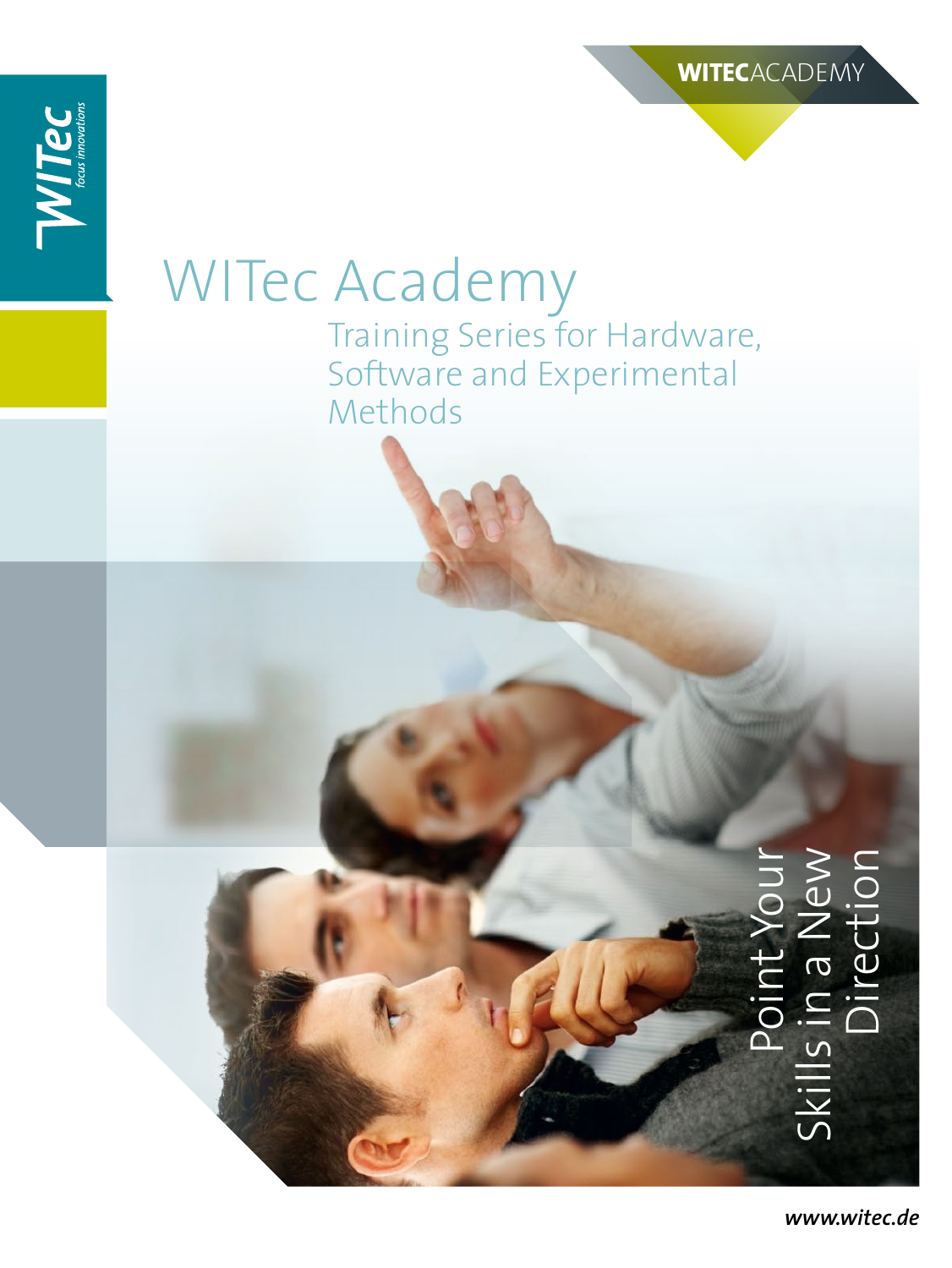### WITec Academy

WITec Academy is a training program that covers all instrument and software operations as well as potential applications of the WITec product line. A course structure with basic and advanced elements addresses not only newcomers but also experienced users of WITec microscope systems. With seminars and extensive hands-on training sessions featuring our latest hardware and software, WITec Academy serves as a forum for comprehensive instruction in a variety of techniques for productive and innovative research using Confocal Raman and Scanning Probe Microscopy.

### **Course NO. Course**

### **Entry level instrument and software training for Confocal Raman Microscopy**

The entry level instrument and software training is for users new to the alpha300 confocal Raman microscope series who require an introduction to the operational principles of the hardware and software components. A detailed description of the measurement process will provide the basis for a hands-on session using WITec test samples. An overview of the WITec software environment will feature prominently in the training as a thorough software knowledge is essential for successful Raman image acquisition.

| <b>BLOCK I</b><br><b>Components &amp; Software</b><br><b>Environment</b>                                                                                                                                                                                                                                                                     | <b>BLOCK II</b><br>Introduction to measurement<br>modes and operational principles                                                                                                                                                                                                                                                                                                                                                                                                                                                                         | <b>BLOCK III</b><br>Hands-on session                                                                                                                                                                                                                                                                                                                                                                                                                                    |
|----------------------------------------------------------------------------------------------------------------------------------------------------------------------------------------------------------------------------------------------------------------------------------------------------------------------------------------------|------------------------------------------------------------------------------------------------------------------------------------------------------------------------------------------------------------------------------------------------------------------------------------------------------------------------------------------------------------------------------------------------------------------------------------------------------------------------------------------------------------------------------------------------------------|-------------------------------------------------------------------------------------------------------------------------------------------------------------------------------------------------------------------------------------------------------------------------------------------------------------------------------------------------------------------------------------------------------------------------------------------------------------------------|
| The first block of the entry level<br>training will introduce the<br>attendees to all relevant parts of<br>the system and software. This will<br>include a working demonstration<br>of the system, showing the basic<br>alignment and steps necessary to<br>acquire Raman spectra as well as<br>the principles of white light<br>microscopy. | In this session, the measurement<br>modes of the system will be<br>introduced. These include acquisition<br>of single spectra, line scans, time<br>series and confocal Raman images in<br>planar and depth scans. The spatial<br>and spectral correlation between the<br>various data objects and the white<br>light images will be illustrated.<br>Additionally, the application of filters<br>to the data sets in order to extract the<br>relevant information from the spectra<br>will be taught as well as some basic<br>software evaluation features. | Participants will learn to operate<br>the system by themselves<br>under the guidance of WITec<br>personnel. This will include<br>complete alignment of the<br>system as well as trouble-<br>shooting issues. Following this,<br>the participants will perform<br>various measurement tasks on<br>samples supplied by WITec.<br>Attendees are invited to bring<br>their own .wip files as well for<br>the opportunity to ask specific<br>questions regarding their work. |

## 02

### **Confocal Raman spectroscopy data and image processing with WITec Project**

Our software course will cover all aspects of spectral data evaluation and image processing with the WITec Project software. The participants will learn in detail how to process the acquired raw data in order to obtain the most presentable images and graphs for successful publication. Topics relevant to the participant's specific background will be outlined in an "Advanced Individual Data Analysis Tutorial" in which individual measurements will be processed under the guidance of the instructors. Each attendee will work during the course at an individual computer workstation configured with the latest version of the WITec Project software. As the course will mainly cover expert-level features, the participants should have at least a basic knowledge of the WITec Project software environment.

| <b>BLOCK I</b><br><b>Basics</b>                                                                                                                                                                                                                                                                                                                                                                                          | <b>BLOCK II</b><br>Advanced data and image<br>processing modes                                                                                                                                                                                                                                                                                                                | <b>BLOCK III</b><br>Advanced individual data<br>analysis tutorial                                                                                                                                                            |
|--------------------------------------------------------------------------------------------------------------------------------------------------------------------------------------------------------------------------------------------------------------------------------------------------------------------------------------------------------------------------------------------------------------------------|-------------------------------------------------------------------------------------------------------------------------------------------------------------------------------------------------------------------------------------------------------------------------------------------------------------------------------------------------------------------------------|------------------------------------------------------------------------------------------------------------------------------------------------------------------------------------------------------------------------------|
| The first part of the course will<br>provide a brief introduction to<br>the general concept and user<br>interface of the WITec Project data<br>evaluation and image processing<br>software. Basic features of<br>the various "Tool and Action<br>Windows" will be described and<br>demonstrated sequentially,<br>leading to a fundamental<br>understanding of the software's<br>data and image processing<br>principles. | The various analytical features and<br>filter options will be explained in<br>detail during this session. The<br>participants will learn how to apply<br>the different filters and "Drop<br>Actions" to a given data set. This<br>will result in a more thorough<br>understanding of the filter and<br>processing algorithms that produce<br>different graph and image files. | To apply the knowledge of the<br>first two sessions, participants<br>are encouraged to bring their<br>own .wip data sets for a more<br>comprehensive individual analysis<br>under the guidance of the course<br>instructors. |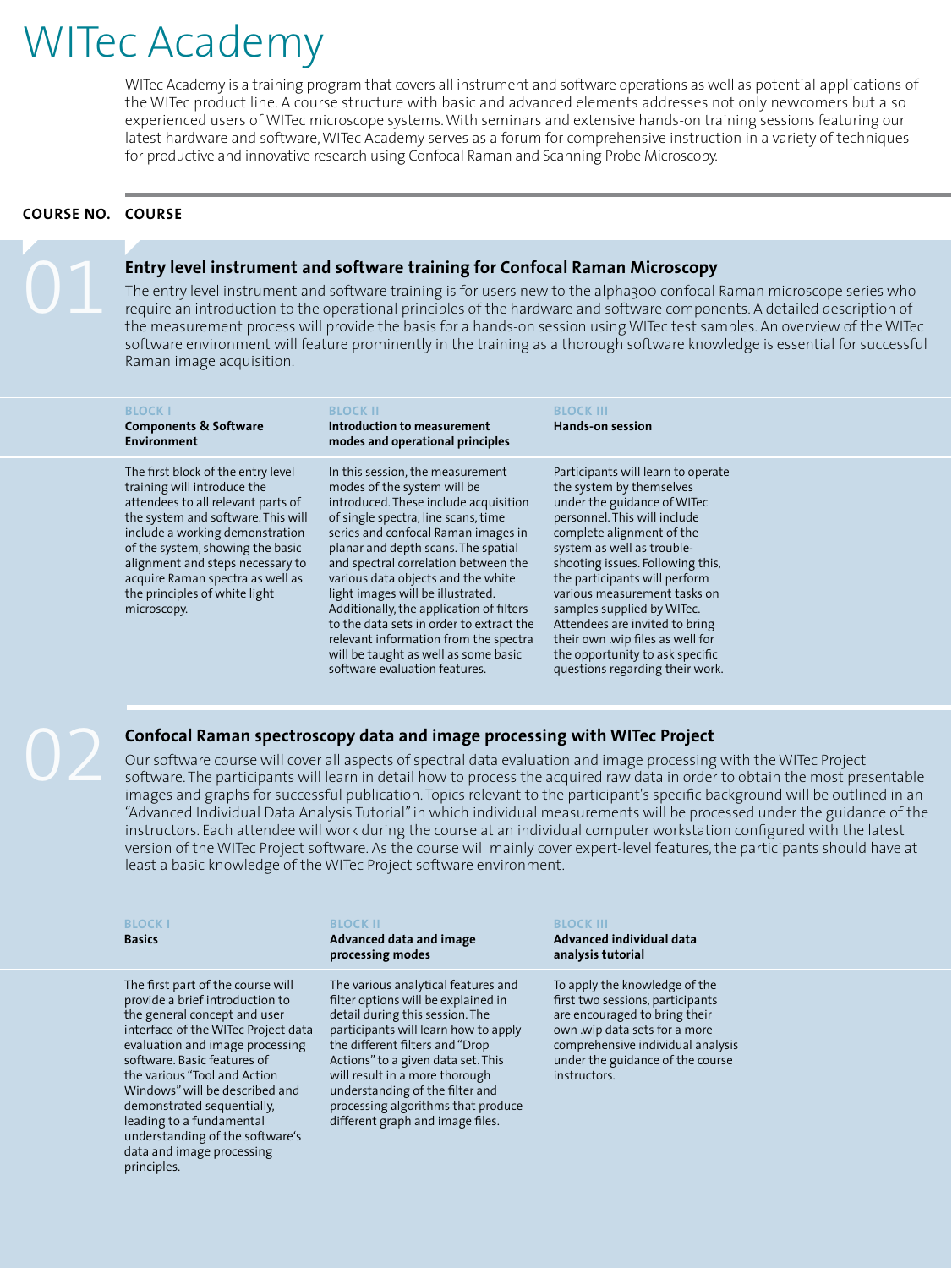### **Course Course NO.**

### **Advanced instrument operation training for Confocal Raman Imaging**

This one-day training course is intended for experienced users of alpha300 R confocal Raman microscopes and covers expert level features of the instruments and their accessories. During individual hands-on sessions, the participants will have the opportunity to discuss and evaluate the requirements for successful Raman measurements on their own samples. Therefore, participants are encouraged to bring a sample for analysis under the guidance of the instructors. Finally the course will include a "Tips and Tricks" session for the various measurement techniques. Participants should already have a working knowledge of the operation of the system as well as the software.

**WITec**ACADEMY

| <b>BLOCK I</b><br>Short review of basic instrument<br>features and operational principles                                                                                                                               | <b>BLOCK II</b><br><b>Advanced measurement features</b>                                                                                                                                                                                                                                                                                                                                                                                                                  | <b>BLOCK III</b><br>Individual sample analysis                                                                                                                                                                                                  | <b>BLOCK IV</b><br><b>Tips and tricks</b>                                                                                                                                                                                                                                                                                     |
|-------------------------------------------------------------------------------------------------------------------------------------------------------------------------------------------------------------------------|--------------------------------------------------------------------------------------------------------------------------------------------------------------------------------------------------------------------------------------------------------------------------------------------------------------------------------------------------------------------------------------------------------------------------------------------------------------------------|-------------------------------------------------------------------------------------------------------------------------------------------------------------------------------------------------------------------------------------------------|-------------------------------------------------------------------------------------------------------------------------------------------------------------------------------------------------------------------------------------------------------------------------------------------------------------------------------|
| This first block will review the<br>details of the entry level training.<br>In particular, the basic alignment<br>and operation of the system along<br>with the standard features of the<br>software will be discussed. | Advanced modes such as<br>polarization-dependent<br>measurement modes, EMCCD<br>measurements, auto focusing and<br>automated measurement tasks will<br>be demonstrated in this session.<br>Switching between different<br>wavelengths will be described and a<br>short course on objective selection<br>will be included. This will illustrate<br>the effect that different objectives<br>have on collection efficiency, (depth)<br>resolution and chromatic aberration. | For this session, participants are<br>encouraged to bring their own<br>samples along for measurement<br>and analysis. The participants will<br>then measure and evaluate the<br>samples by themselves under the<br>guidance of WITec personnel. | Participants will learn how to<br>optimize the coupling of the laser<br>into the optical fiber. Additionally,<br>fluorescence issues and how to<br>overcome them will be discussed<br>and demonstrated. Various modes<br>of the CCD cameras, which can be<br>used to enhance the quality of the<br>spectra, will be explored. |

## 04

### **Advanced instrument operation and software training for AFM and SNOM**

This course will include a variety of expert-level software and instrumentation operation topics for the alpha300 AFM and SNOM series. During an individual sample analysis session, the participants will learn how to apply advanced operational procedures to their own samples for superior results. Participants should have at least a basic knowledge of the operation of the system as well as the software.

| <b>BLOCK I</b>                                                                                                                                                                                                              | <b>BLOCK II</b>                                                                                                                                                                                                                                                                                                                                                                                                                                                                                                                                                                                                                                                                                                          | <b>BLOCK III</b>                                                                                                                                                                                                                | <b>BLOCK IV</b>                                                                                                                                                                                                                                                                                           |
|-----------------------------------------------------------------------------------------------------------------------------------------------------------------------------------------------------------------------------|--------------------------------------------------------------------------------------------------------------------------------------------------------------------------------------------------------------------------------------------------------------------------------------------------------------------------------------------------------------------------------------------------------------------------------------------------------------------------------------------------------------------------------------------------------------------------------------------------------------------------------------------------------------------------------------------------------------------------|---------------------------------------------------------------------------------------------------------------------------------------------------------------------------------------------------------------------------------|-----------------------------------------------------------------------------------------------------------------------------------------------------------------------------------------------------------------------------------------------------------------------------------------------------------|
| Short review of basic instrument<br>features and operational principles                                                                                                                                                     | <b>Advanced measurement features</b>                                                                                                                                                                                                                                                                                                                                                                                                                                                                                                                                                                                                                                                                                     | Individual sample analysis                                                                                                                                                                                                      | Tips and tricks                                                                                                                                                                                                                                                                                           |
| This first block will review the<br>details of the entry level training<br>and in particular, the basic<br>alignment and operation of the<br>system. Basic software principles<br>will also be reviewed in this<br>session. | This session will concentrate on<br>the comparison of various AFM<br>measurement modes with a special<br>focus on the capabilities of Digital<br>Pulsed Force Mode. The correlation<br>between Pulsed Force curves and<br>standard force-distance curves will<br>be demonstrated. Improvement of<br>phase contrast in AC mode AFM<br>images as well as the assignment<br>of material properties from Pulsed<br>Force Mode images will be discussed.<br>AFM-related features of the WITec<br>Project software will be highlighted.<br>In SNOM, the advanced<br>measurement modes will consist<br>of SNOM Fluorescence as well as<br>SNOM Pick-Up Mode (illumination<br>from below and detection through<br>the SNOM tip). | Participants are encouraged to<br>bring their own samples for<br>measurement and analysis during<br>this session. They will then<br>measure and evaluate the<br>samples by themselves under the<br>guidance of WITec personnel. | General tips and tricks on how<br>to optimize the acquisition of<br>AFM images will be discussed,<br>specifically incorporating the<br>experiences of the attendees.<br>Additionally, this session will<br>include advanced SNOM<br>alignment procedures for<br>cantilevers with very small<br>apertures. |